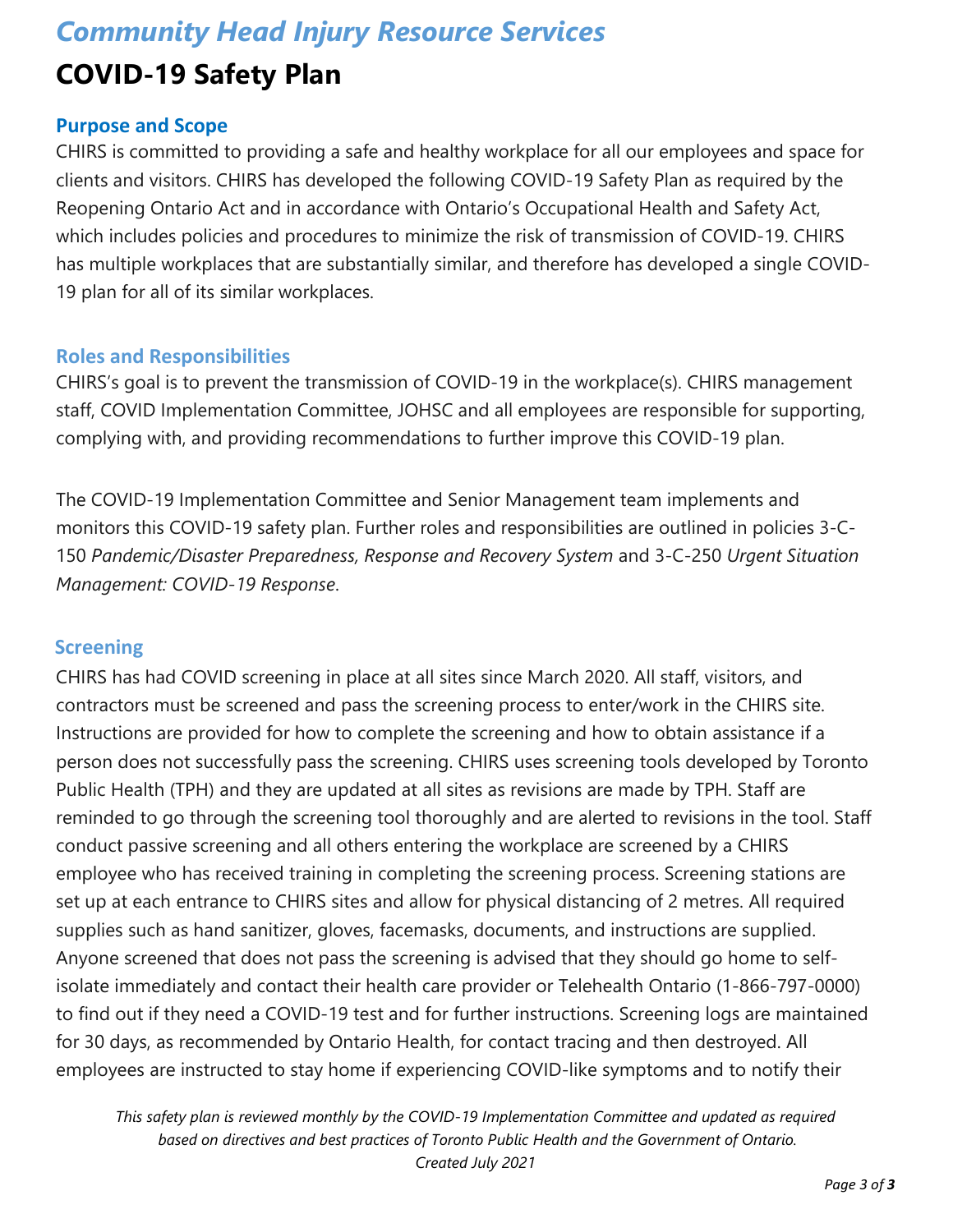# *Community Head Injury Resource Services*

## **COVID-19 Safety Plan**

supervisor. Supervisors refer to *A Decision Guide for COVID-19 Reporting, Isolation, Testing and Return to Work* to provide guidance for next steps. The CHIRS Infection Prevention and Control Administrator is informed/consulted and records and monitors the isolation period, test results and safe return of employees to the workplace. Toronto Public Health is notified as indicated and CHIRS works collaboratively with TPH through any suspected or actual COVID outbreaks and consults as necessary.

### **Personal Protective Equipment (PPE)**

CHIRS will provide all necessary PPE and ensure that employees, visitors, and contractors wear, surgical/medical facemasks and eye protection (goggles or face shield) in the workplace. CHIRS ensures that all PPE is Health Canada approved. Facemasks must be worn by employees over the nose and mouth when indoors or when occupying a vehicle with another person for work purposes or when supporting a client outdoors. CHIRS will provide employees with a sufficient number of facemasks, which must be changed at least once a day, whenever they are soiled or damaged, and more frequently as necessary. The following are exceptions to requirements for facemasks:

- 1. When an employee is alone in an enclosed room;
- 2. While an employee is eating and drinking at the workplace, provided each employee is at least 6 feet away from any other person or is separated from other people by a physical barrier.

Eye protection must be worn by all staff when indoors or when supporting a client outdoors if distancing cannot be maintained. The following are exceptions to the requirements for eye protection:

- 1. When an employee is alone in an enclosed room;
- 2. ONLY at head office: in areas where clients are not likely to be encountered.

In addition to providing, and ensuring employees wear facemasks and eye protection, CHIRS will provide required PPE (gowns, gloves, foot coverings) to each employee in accordance with Standard and Transmission-Based Precautions. Training has been provided to employees on donning and doffing PPE as well as cleaning/disinfecting eye protection. Signage for PPE use is posted at all CHIRS sites.

### **Physical Distancing**

CHIRS will ensure that each employee is separated from all other people in the workplace by at least 2 meters (6 feet) when indoors, unless it can be demonstrated that such physical distance is not feasible for a specific activity. Where maintaining 2 meters of physical distance is not feasible,

*This safety plan is reviewed monthly by the COVID-19 Implementation Committee and updated as required based on directives and best practices of Toronto Public Health and the Government of Ontario. Created July 2021*